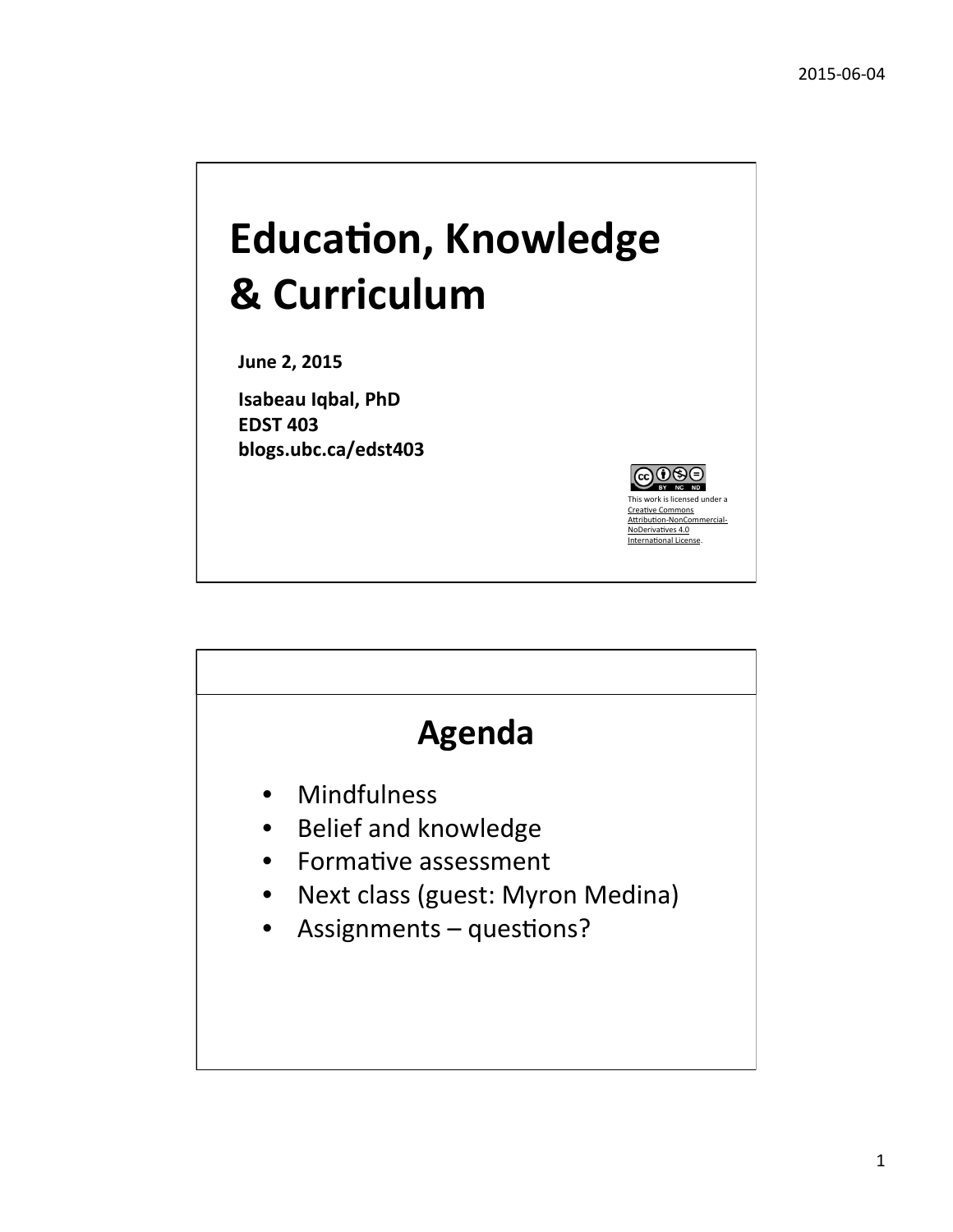#### **How curriculum and pedagogy are** connected to ideas about knowledge

- Pedagogical content knowledge (subject matter + pedagogy)
- Core knowledge (or not) social values
- Wisdom hierarchy
- Digital media
- Belief and knowledge



By the end of this class, you will be able to:

- Describe at least 3 mindfulness exercises and reflect on your experience of doing/trying these exercises.
- Articulate some differences between knowledge and belief
- Describe some tensions that can arise between knowledge and belief in educational contexts and consider how you might address some of these tensions in your practice.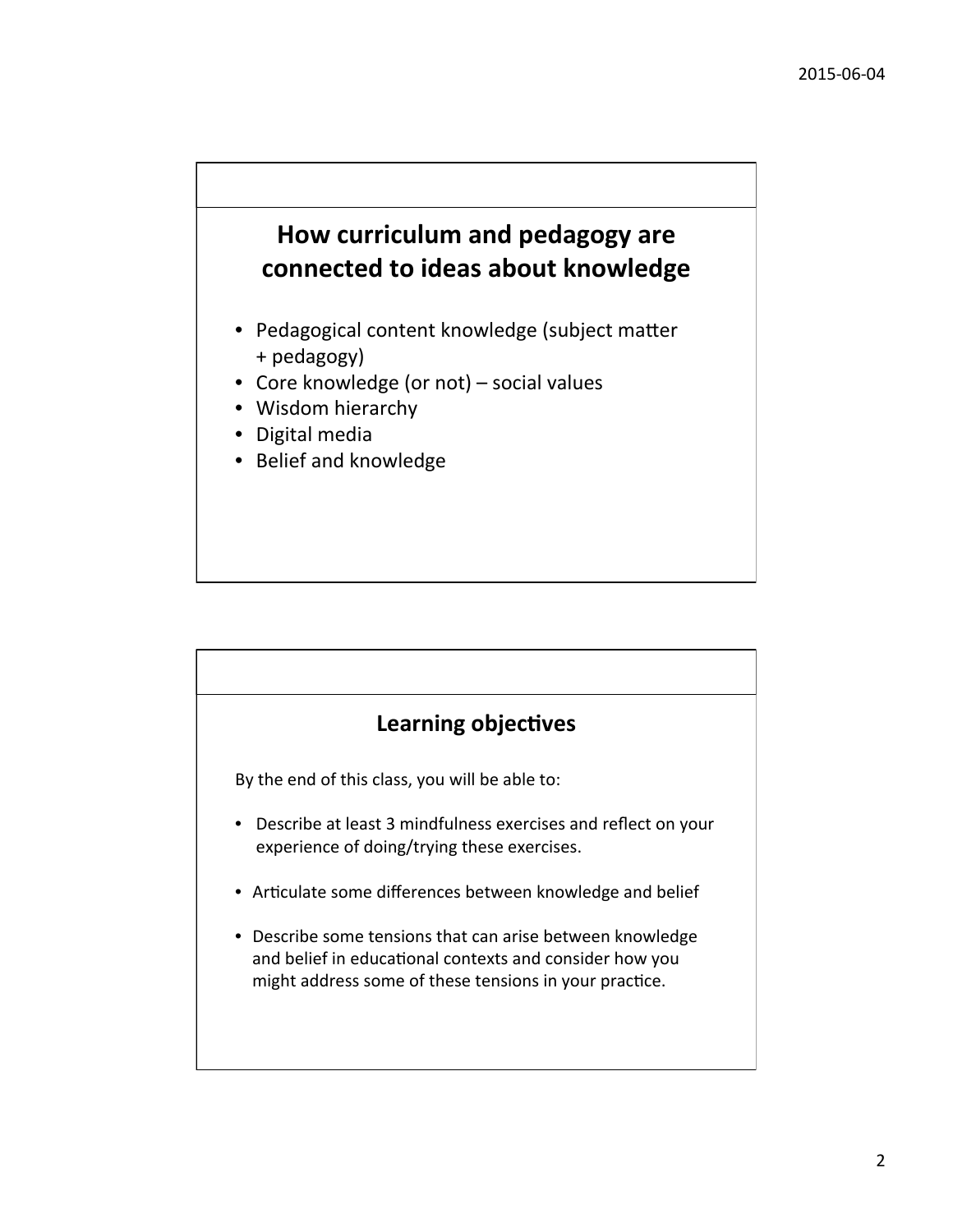

### **Guiding Questions** • What are some differences between belief and knowledge? • What tensions can arise between knowledge and belief in educational contexts? See: Smith, M. U. & Siegel, H. (2004). Knowing, believing, and understanding: What goals for science education? *Science & Education*, 13(6), 553-582.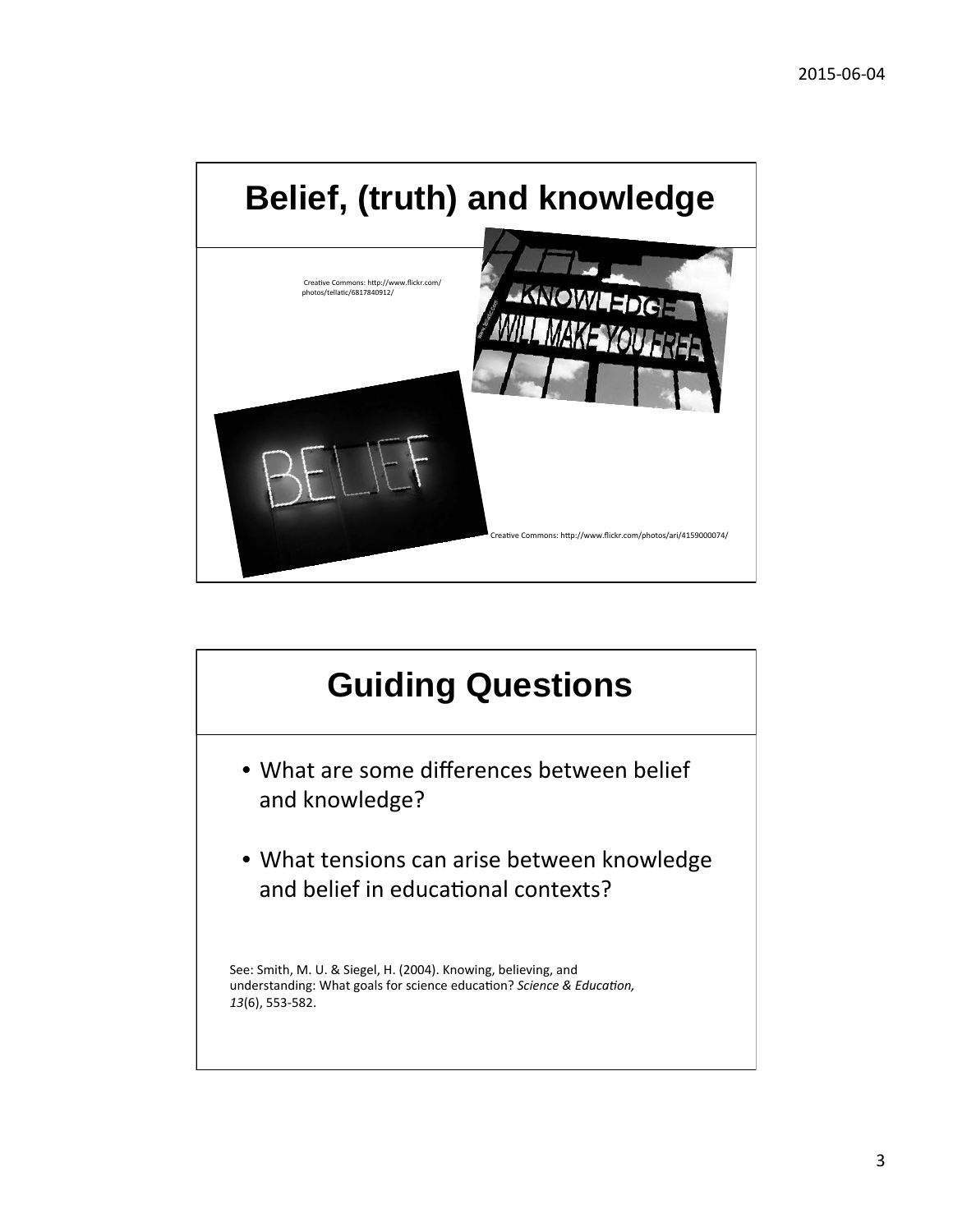### **Agree or Disagree?**

We want education to result in student knowledge. (among other things)

If so, what conditions are necessary and sufficient for something being, or counting as, an item of knowledge?

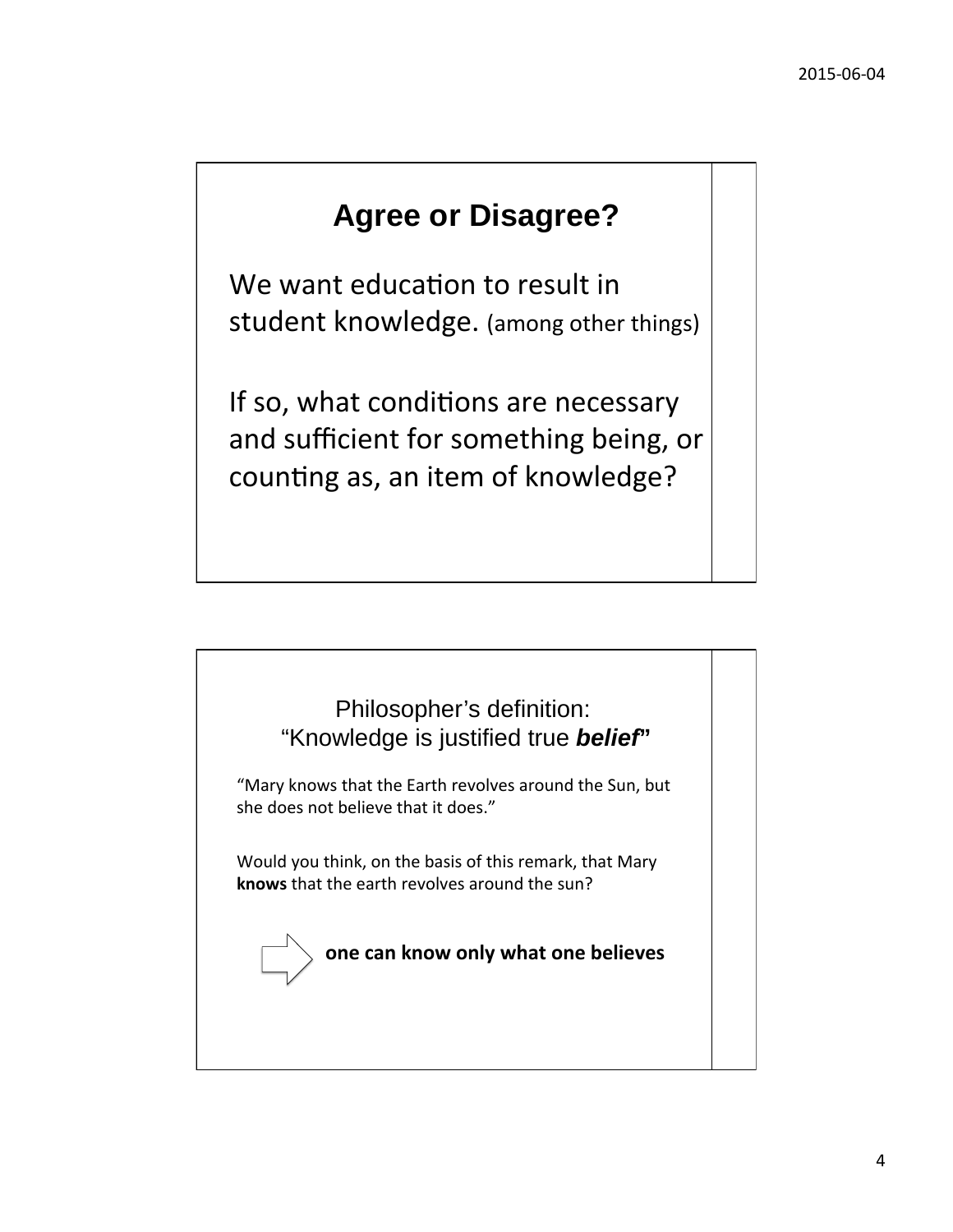

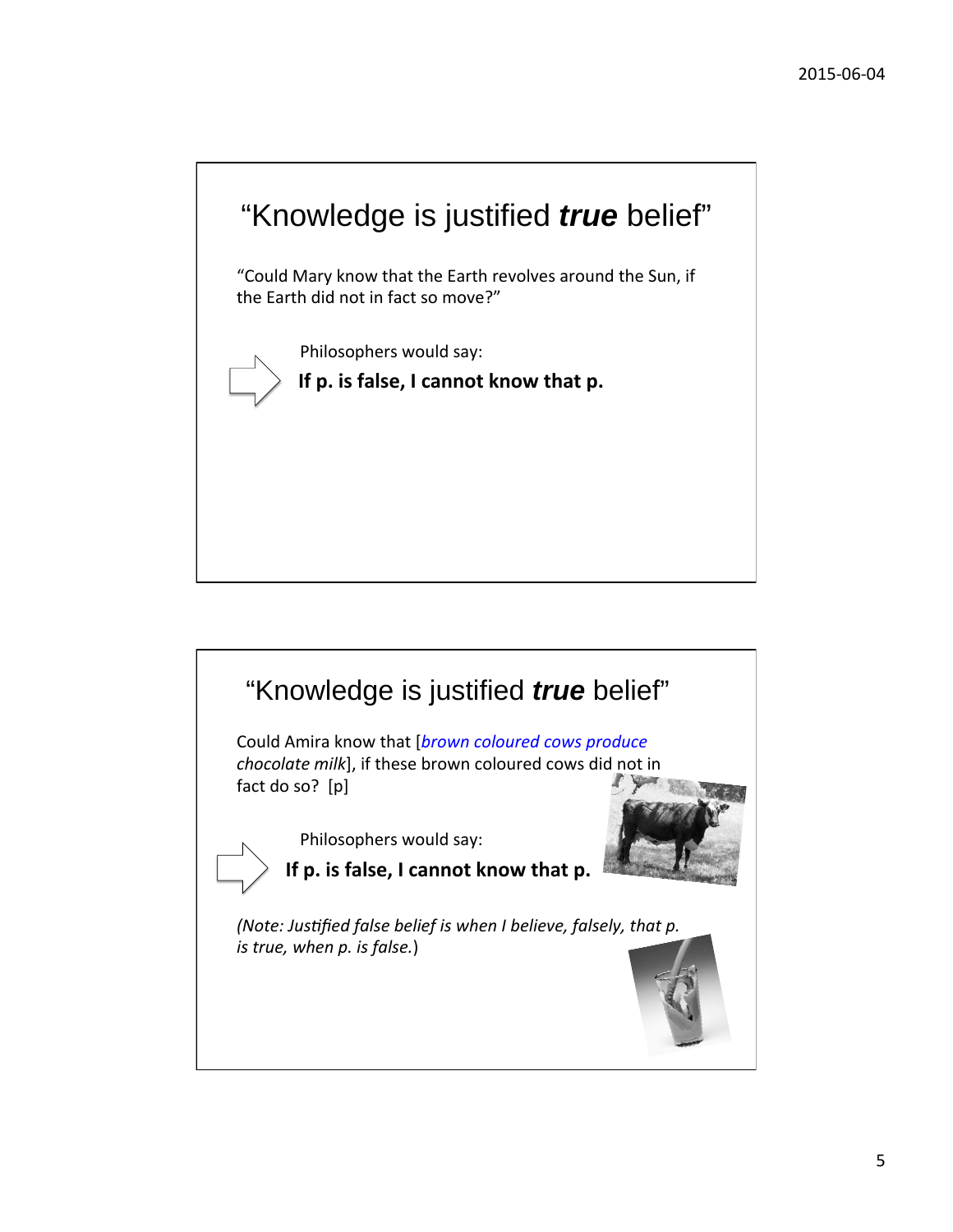

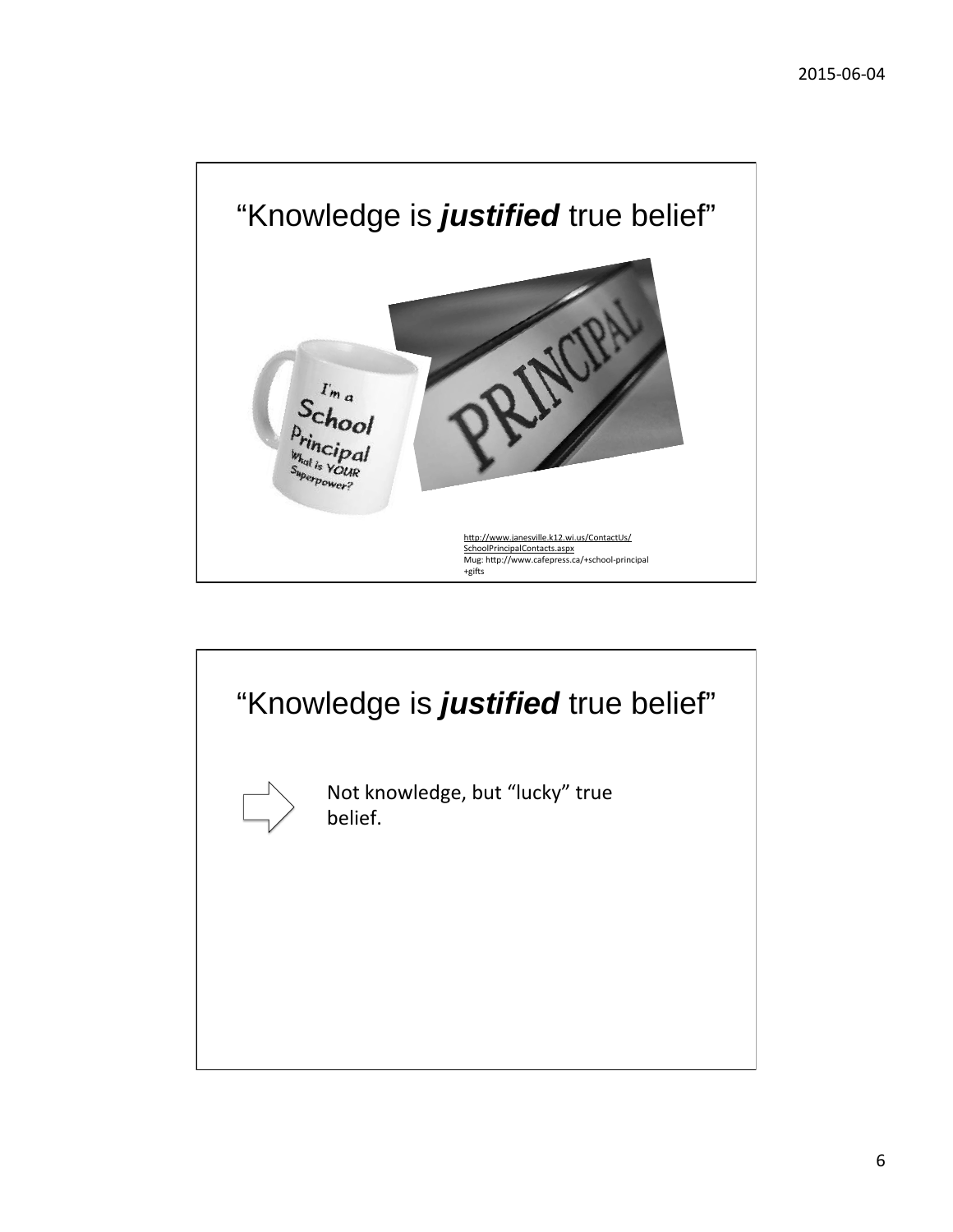

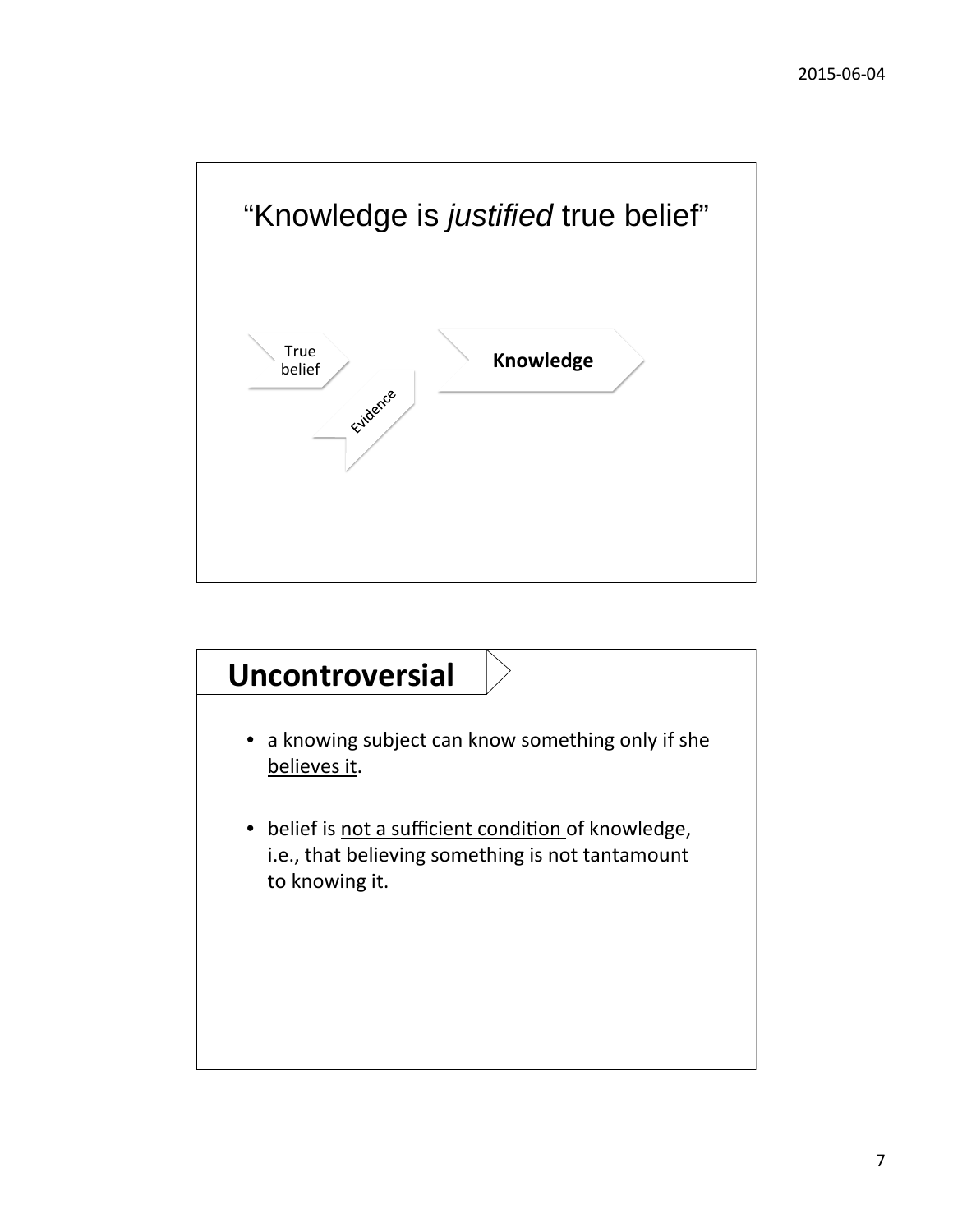Turn to a neighbour and describe your own understanding of the words "knowledge" and "belief". What characteristics/ideas do you associate with each of these words? Make a list.



Creative Commons: http://www.flickr.com/photos/feuilllu/739173692/

| <b>KNOWLEDGE</b>        | <b>BELIEF</b>            |
|-------------------------|--------------------------|
| Objective               | Subjective               |
| Rational                | Irrational               |
| Public                  | Personal                 |
| Verified                | Unverified               |
| Verifiable              | Unverifiable             |
| Certain                 | Tentative                |
| Static                  | Dynamic                  |
| Not a basis for action  | Basis for action         |
| Implying low commitment | Implying high commitment |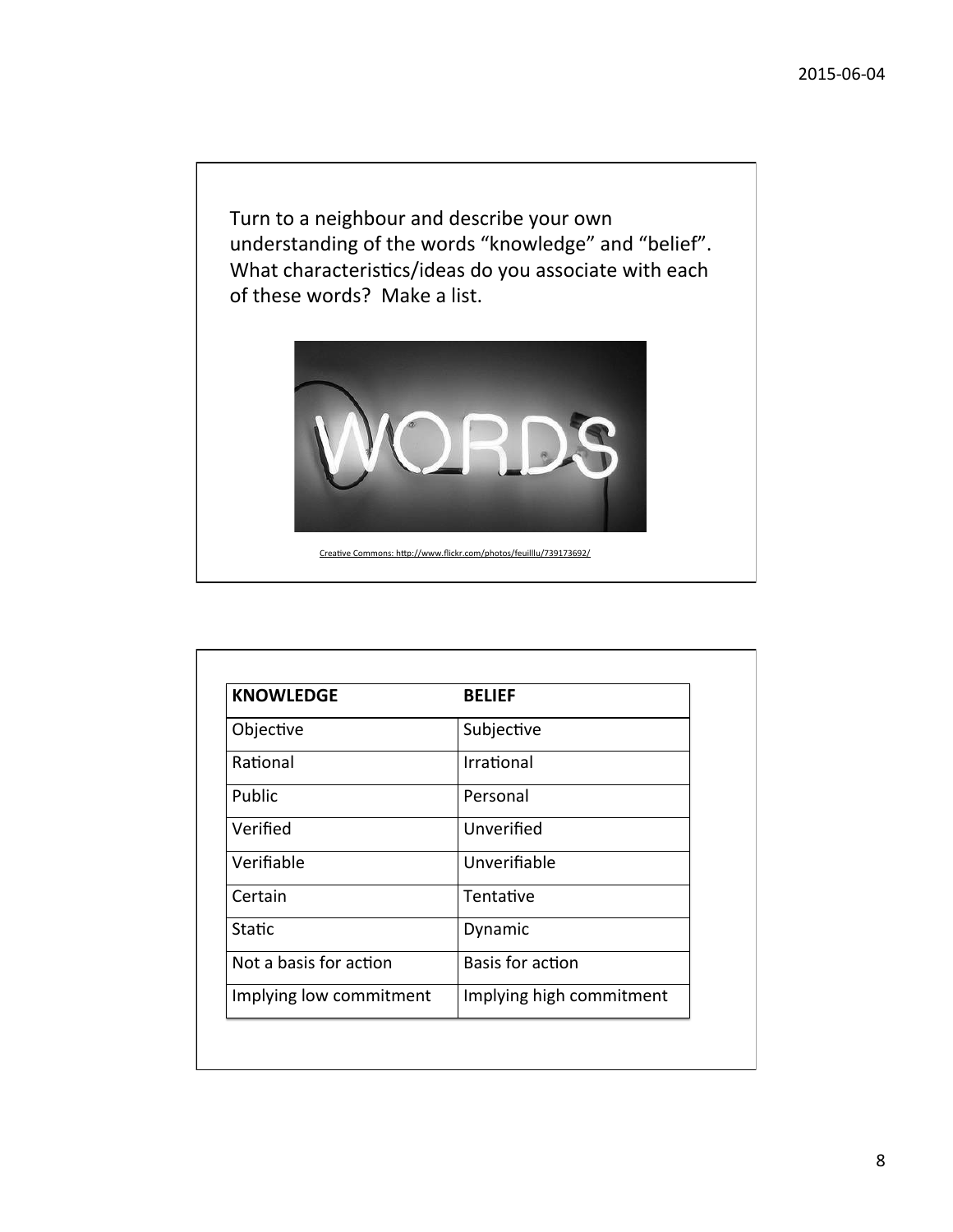| <b>KNOWLEDGE</b>            | <b>BELIEF</b>                  |
|-----------------------------|--------------------------------|
| Objective                   | Subjective                     |
| "I know the planets travel  | "I believe that girls are      |
| around the sun"             | better at math than boys"      |
|                             |                                |
| Rational                    | Irrational                     |
| "I know it is not dangerous | "I believe fortune tellers can |
| to hug someone with AIDS"   | accurately tell one's future"  |

| <b>KNOWLEDGE</b>                                                                                                                                            | <b>BELIEF</b>                                          |
|-------------------------------------------------------------------------------------------------------------------------------------------------------------|--------------------------------------------------------|
| Public                                                                                                                                                      | Personal (including religious)                         |
| I know that the Official<br>Languages Act came into<br>force in 1969 and that it<br>gave English and French<br>equal status in the<br>government of Canada. | I believe that there is no god<br>but Allah.           |
| Certain<br>I know that $1 + 1 = 2$                                                                                                                          | Unverified<br>I believe I was 5 when that<br>happened. |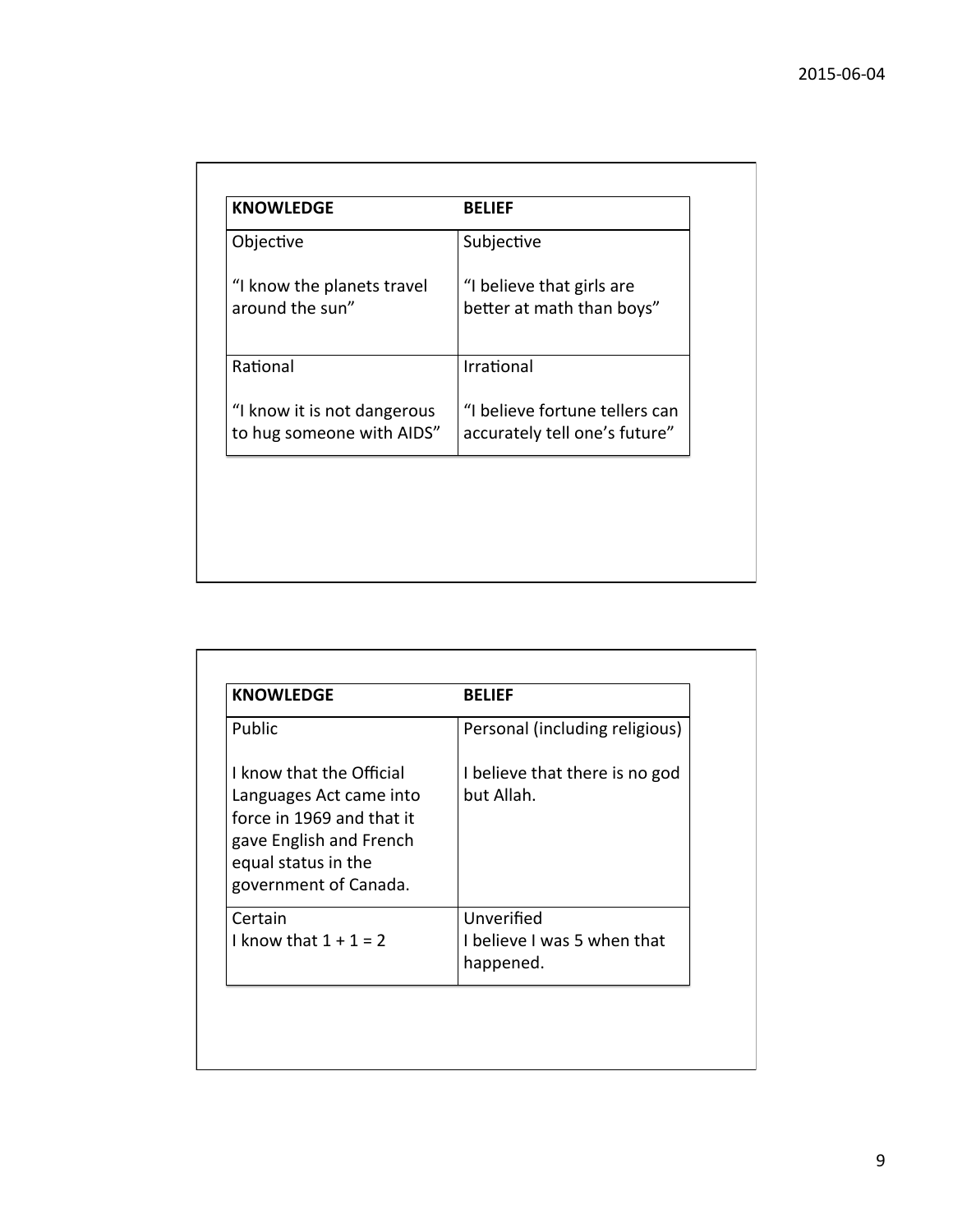

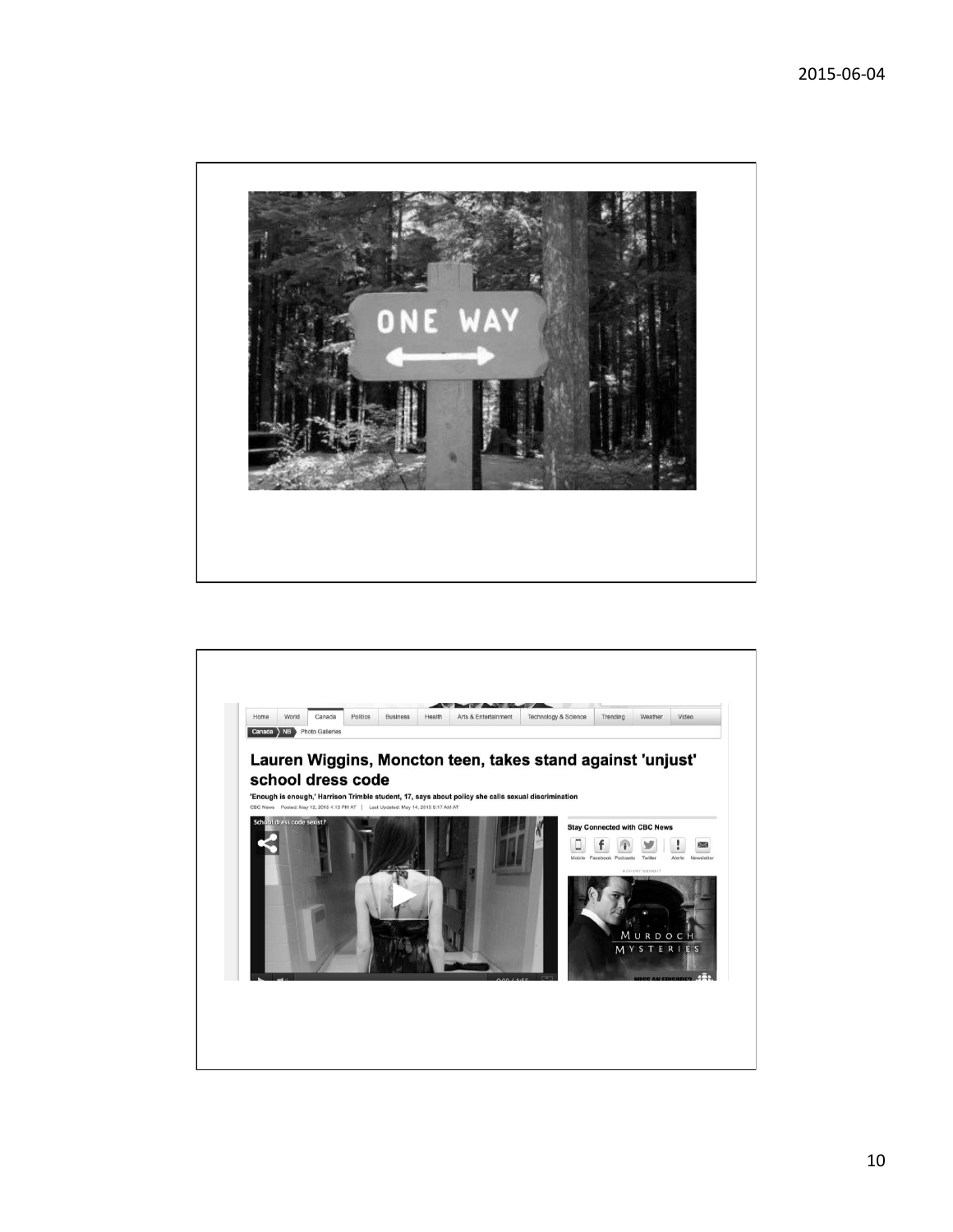